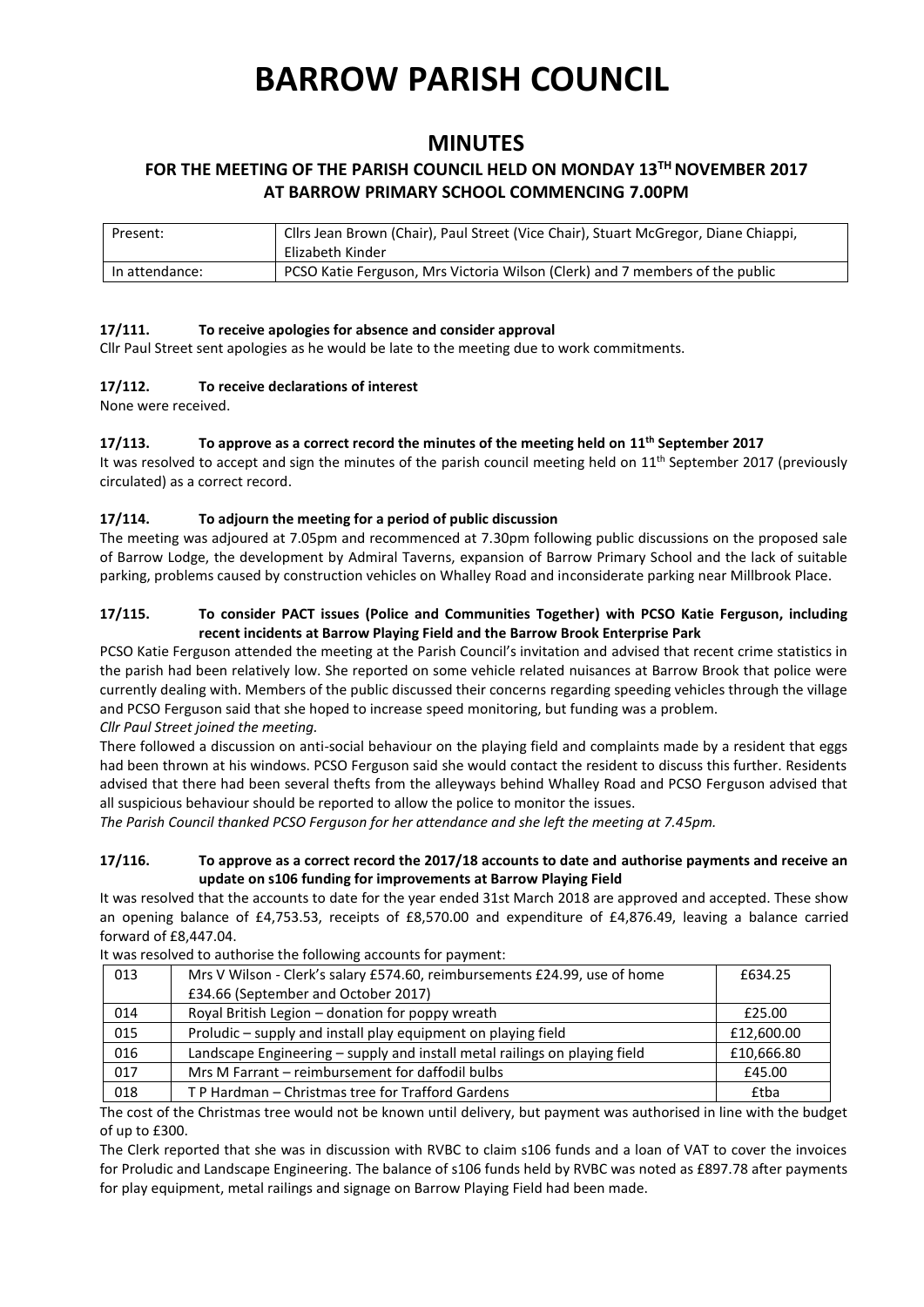#### **17/117. To consider the Parish Council's budget update and decide on the precept for 2018/19**

After a review of the forecasted financial outcome for 2017/18 and the draft budgets for 2018/19, there was a discussion on the level of precept required. It was resolved that the Clerk would write to RVBC to request a precept of £9,572, which is an average annual cost per household in Barrow of £21.32 (taxbase 449). Although the total amount of precept has increased from the previous year, there is no change in the average annual cost per household because the taxbase has risen from 402 to 449.

#### **17/118. To receive an update on RVBC's Concurrent Functions Grant for 2017/18**

The Clerk reported that Ribble Valley Borough Council has announced its intention to combine their concurrent functions grant with its contributions to the Lengthsman's scheme. It is not yet clear how this would affect the amount of grant received and application forms would be sent to parish councils shortly.

#### **17/119. To receive a report on planning applications relating to Barrow**

Cllr Brown discussed a planning report (previously circulated) on planning applications relating to Barrow. Objections to the planning application on land off Sheepfold Crescent were discussed and residents advised to forward their comments to RVBC. The parish council had previously submitted strong objections to RVBC regarding the application. Planning application 3/2017/1000 for retention of unauthorised sales hoarding on the Redrow site off Whalley Road was discussed and there were no objections.

The Clerk advised that the examination date for RVBC's Housing and Economic Development DPD had been set as 23<sup>rd</sup>  $-25<sup>th</sup>$  January 2018 at the Council Chambers in Clitheroe and Members were welcome to attend.

#### **17/120. To receive an update on the installation of Christmas trees and lights at Trafford Gardens and Barrow Brook**

As in previous years, it was resolved to install a Christmas tree at Trafford gardens and the payment for the tree was authorised earlier in the meeting. The Clerk reported that she had been in contact with LCC regarding the installation of electricity for Christmas lights on the fir trees on the roundabout at the junction of Holm Road and Hey Road at Barrow Brook and was quoted £1,995 plus VAT. It was resolved to approach local businesses to ask for their financial assistance for the electricity connection and the lights and the Clerk was authorised to progress the installation if sufficient funds could be raised.

#### **17/121. To consider the proposed sale of Middle Lodge – Asset of Community Value**

It was noted that the owners of Barrow Lodge (Middle Lodge) were planning to sell the land and, as it was listed as an asset of community value, community groups were given the right to make a bid. A member of the public advised that he had been in discussion with the agents regarding the possibility of purchasing the lodge for the community to use but that he was reviewing issues of liability before an agreement could be made.

#### **17/122. To receive an update on discussions regarding HGV parking at Barrow Brook**

The Clerk reported on correspondence from LCC stating that HGV parking was not an issue at Barrow Brook. There followed a discussion regarding ongoing problems as many HGV drivers were still parking illegally and risking highway safety. It was resolved that the Clerk would reply to LCC to challenge their statements and request that safety measures are put in place.

#### **17/123. To consider the installation of signage and road markings at Barrow Brook Enterprise Park, including the Eurogarages site**

It was noted that signage for the one-way system in the car park at Eurogarages had not yet been installed and the road markings near to McDonald's Restaurant needed to be refreshed. It was resolved that the Clerk would report these safety issues to LCC.

#### **17/103. To consider the delay by LCC in adopting new roads and reducing the speed limit on the A671**

It was noted that, following a long delay, LCC were planning to adopt the highways on the Rowlands Homes estate shortly which would enable the Police to act against speeding vehicles. The delay was caused by legal discussions regarding finance for the reduction of the speed limit on the A671 which was part of the same legal order.

#### **17/124. To receive an update on repairs to the banking at Barrow Brook by Bloor Homes and consider flooding issues, including the high levels of water in the brook and Middle**

Although Bloor Homes had carried out some work to repair the banking, there were still some concerns regarding large stones removed from beneath the banking which might lead to a collapse in heavy rainfall. It was resolved to contact RVBC to ask them to carry out an inspection.

As LCC had not yet responded to the parish council's correspondence regarding measures to reduce the flood risk in the village, it was agreed to defer this item until the next meeting.